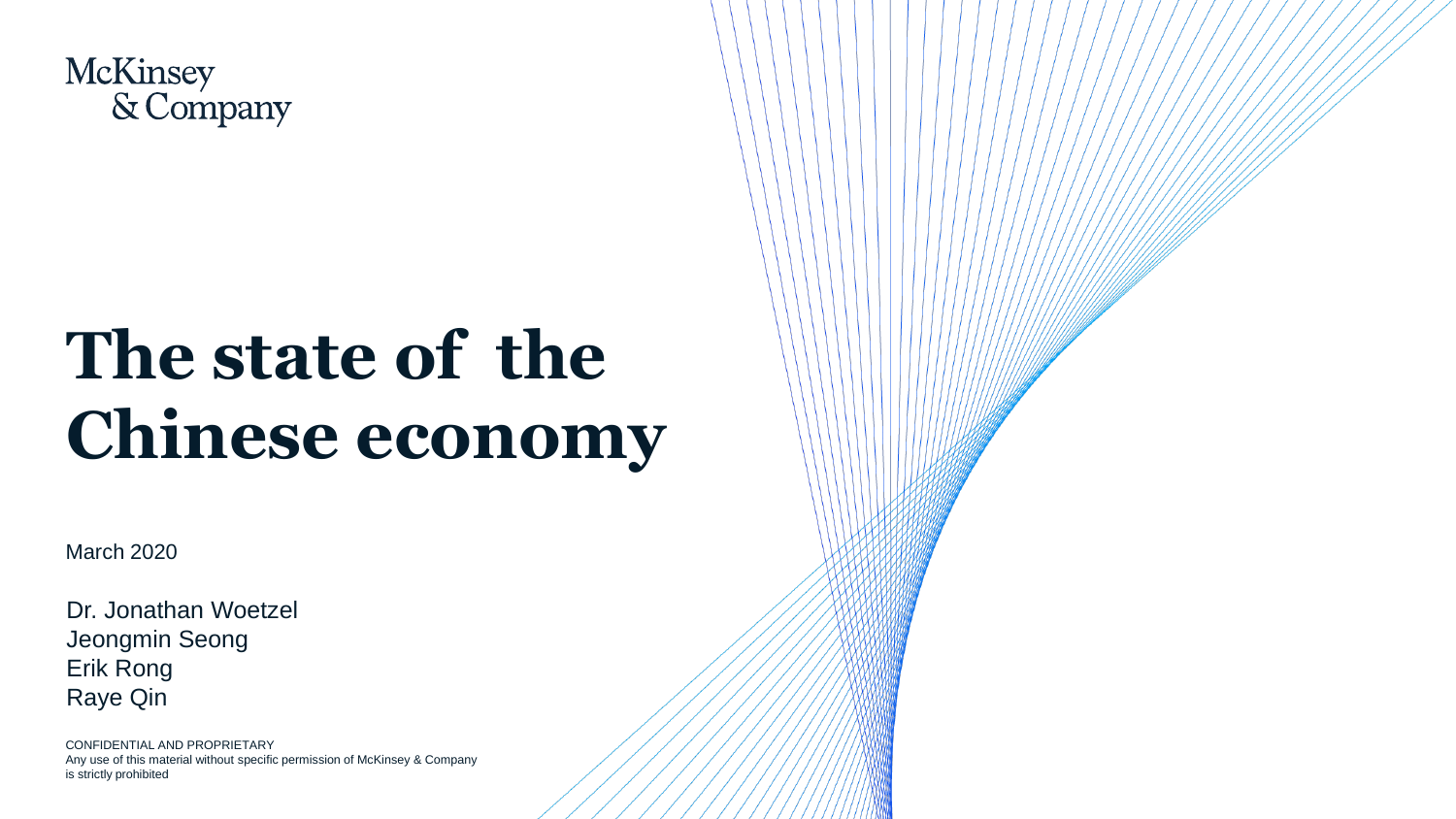# **Current state of the Chinese economy**

- The negative impact of Covid-19 on the Chinese economy has started becoming visible. Various institutions have constantly revised down 2020 GDP growth projection from 5.5% to 6% (Dec 2019) to 1.5% to 4% now. Consensus forecasts estimate contraction of the economy in Q1 by 5% to 9% followed by sharp recovery in Q2 and onwards.
- High frequency indicators suggest that urban activities have almost recovered to pre-outbreak level by March. Traffic congestion and property sales reached the same level as early January (before the outbreak), and coal consumption also shows a clear improvement trajectory. **However, people flow is still limited due to mobility restrictions and quarantine policy.** Daily passenger volume remains only 25% of pre-outbreak period and cinemas just re-opened in late March, after a 2-month nationwide shutdown.
- **Monthly indicators suggest that Jan-Feb economic activities were severely impacted by Covid-19 and nationwide shutdown.**  Double-digit decline happened in every corner of the economy, including industrial output, fixed asset investment, trade and retail sales. Yet the investor confidence index and consumer confidence index remain in an optimistic zone, indicating stable market sentiment.
- **Most sectors experienced a severe downturn both in supply and demand.** Automotive industry suffered a ~40% shrink in both production and sales; textiles and home appliances were also hit by over 30% decline. However, mobility restriction promoted grocery consumption and shift toward digital activities.
- **Staged fiscal and monetary policy has been released to mitigate the economic shock.** On the fiscal side, continued tax and fee deduction and a stimulus package on infrastructure investment was announced, with total size over 2% of GDP; on the monetary side, reserve required ratio and interest rate were lowered by 0.5-1.5% and 0.1% respectively, to provide additional liquidity and decrease financing costs.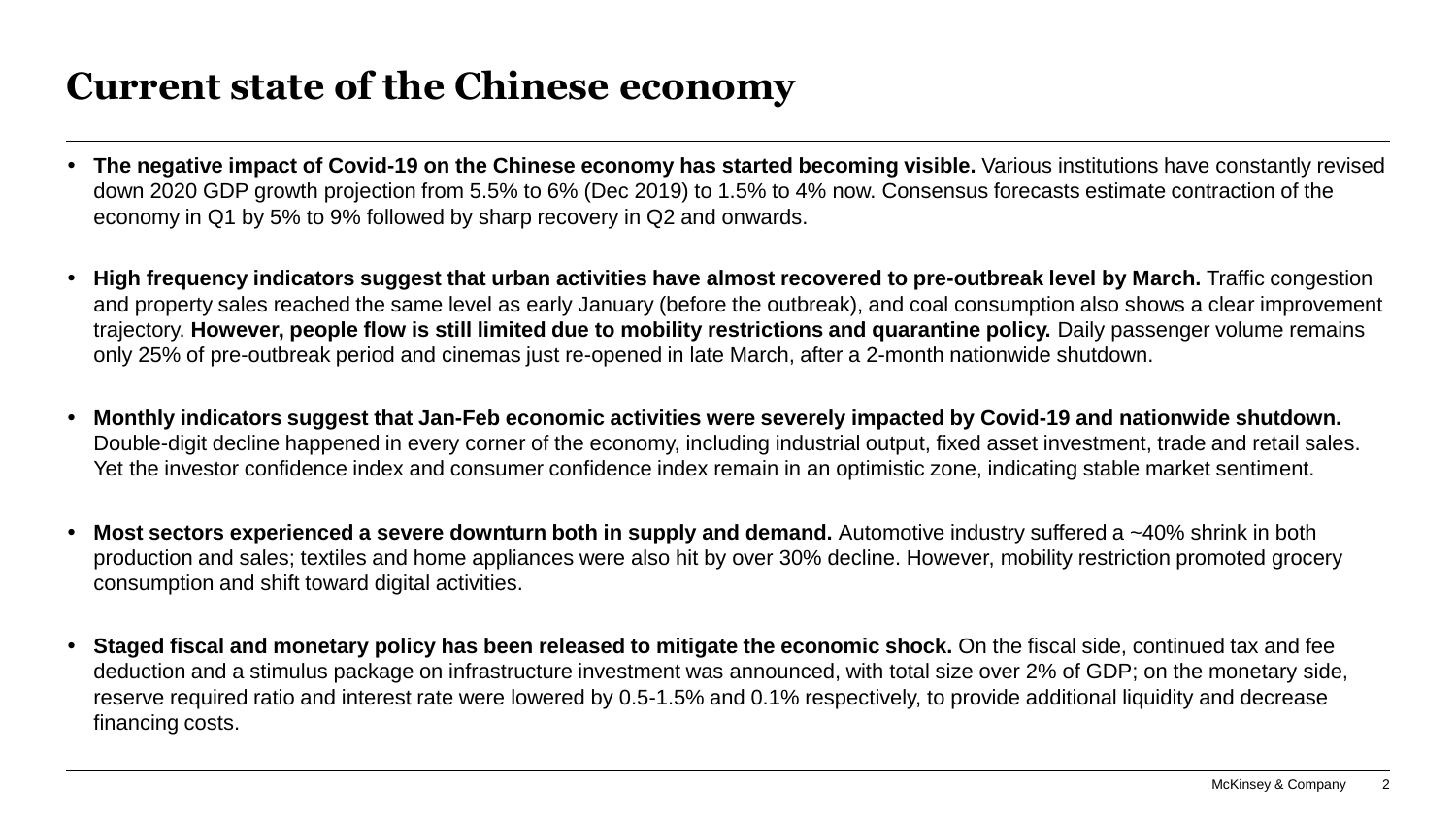# **China economy dashboard: Summary of key indicators**

#### **1 Macro impact**

Stable/improving<sup>1</sup> Moderate<sup>1</sup> Moderate<sup>1</sup> Negative/deteriorating<sup>1</sup>

- As the Covid-19 outbreak continued, consensus forecasts estimate contraction of China's economy in Q1 by 5% to 9% followed by sharp recovery in Q2 and onwards
- Consensus forecasts have revised from 5.5-6% in last December to 1.5-4% in March for China 2020 full year growth

| <b>Daily indicators</b><br>$\overline{2}$ |                                                | 3 <sup>1</sup><br><b>Monthly indicators</b>  |             |              | <b>Sector impact</b><br>$\boldsymbol{4}$ |                         |                           | 5 Policy response                                                                                                                                                        |
|-------------------------------------------|------------------------------------------------|----------------------------------------------|-------------|--------------|------------------------------------------|-------------------------|---------------------------|--------------------------------------------------------------------------------------------------------------------------------------------------------------------------|
|                                           | Recovery rate $(\%)^2$<br>Week $53$<br>Week 12 |                                              | 12/<br>2019 | 02/<br>20204 |                                          | Production<br>growth, % | Retail sales<br>growth, % |                                                                                                                                                                          |
| Traffic congestion<br>index               | 102 <sub>1</sub><br>82                         | Manufacturing PMI                            | 50.0        | 35.7         | Auto                                     | $-46$                   | $-37$                     | Ministry of Finance announced a RMB<br>$~1.1$ trillion ( $~1.2\%$ of GDP) package                                                                                        |
| Air pollution index                       | 74<br>85                                       | Industrial value added                       | 6.9         | $-13.5$      | <b>Textile</b>                           | $-38$                   | $-31$                     | to implement tax and fee cut policy                                                                                                                                      |
| Property sales                            | $\sqrt{2}$<br>95                               | growth, yoy, %<br>FAI growth, 3mma,<br>yoy,% | 6.8         | $-12.4$      | Home appliance                           | $-34$                   | $-30$                     | An investment stimulus package over<br>RMB 1 trillion (~1% of GDP) was also<br>released to promote facility building in<br>public healthcare and "new<br>infrastructure" |
| Coal consumption                          | 74<br>52                                       | Trade volume growth,<br>yoy, %               | 11.3        | $-11.0$      | Soft drink                               | $-29$                   | 3 <sup>°</sup>            |                                                                                                                                                                          |
| Passenger volume                          | 25 <sub>1</sub><br>16                          | Unemployment rate,<br>℅                      | 5.2         | 6.2          | Smartphone                               | $-40$                   | n/a                       | People's Bank of China lowered the<br>Reserve Required Ratio (RRR) by 0.5-<br>1.5% and released RMB 550 billion<br>liquidity into the market                             |
| Movie box office                          | $\mathbf{0}$<br>-0                             | Investor confidence<br>index                 | 61.4        | 54.3         | Crude Oil                                | $\sim$ 4                | n/a                       |                                                                                                                                                                          |
|                                           |                                                | Retail sales growth,<br>yoy, %               | 8.0         | $-20.5$      | Medicine                                 | n/a                     | $\bullet$                 | People's Bank of China has lowered<br>interest rate by 0.1% through open<br>market operations; 1-year LPR was<br>lowered by 0.1% as well to reduce                       |
|                                           |                                                | <b>CPI, %</b>                                | 4.5         | 5.2          | Food                                     | n/a                     | 10 <sub>1</sub>           |                                                                                                                                                                          |
|                                           |                                                | Ipsos consumer<br>confidence index           | 69.1        | 64.2         |                                          |                         |                           | financing cost                                                                                                                                                           |
|                                           |                                                | Restart ratio of<br>industrial firms, %      |             | 97.0         |                                          |                         |                           |                                                                                                                                                                          |
|                                           |                                                | Baidu restart index, %                       |             | 70.0         |                                          |                         |                           |                                                                                                                                                                          |

1. Color coding of indicators is just for directional reference. It is based on macroeconomic benchmark (e.g. GDP growth), government target and/or trajectory (increasing vs. declining).

2. The recovery rate is calculated as the average daily index of the week over the index of January 1 2020 3. The week 5 of year 2020 4. Feb. 2020 or latest available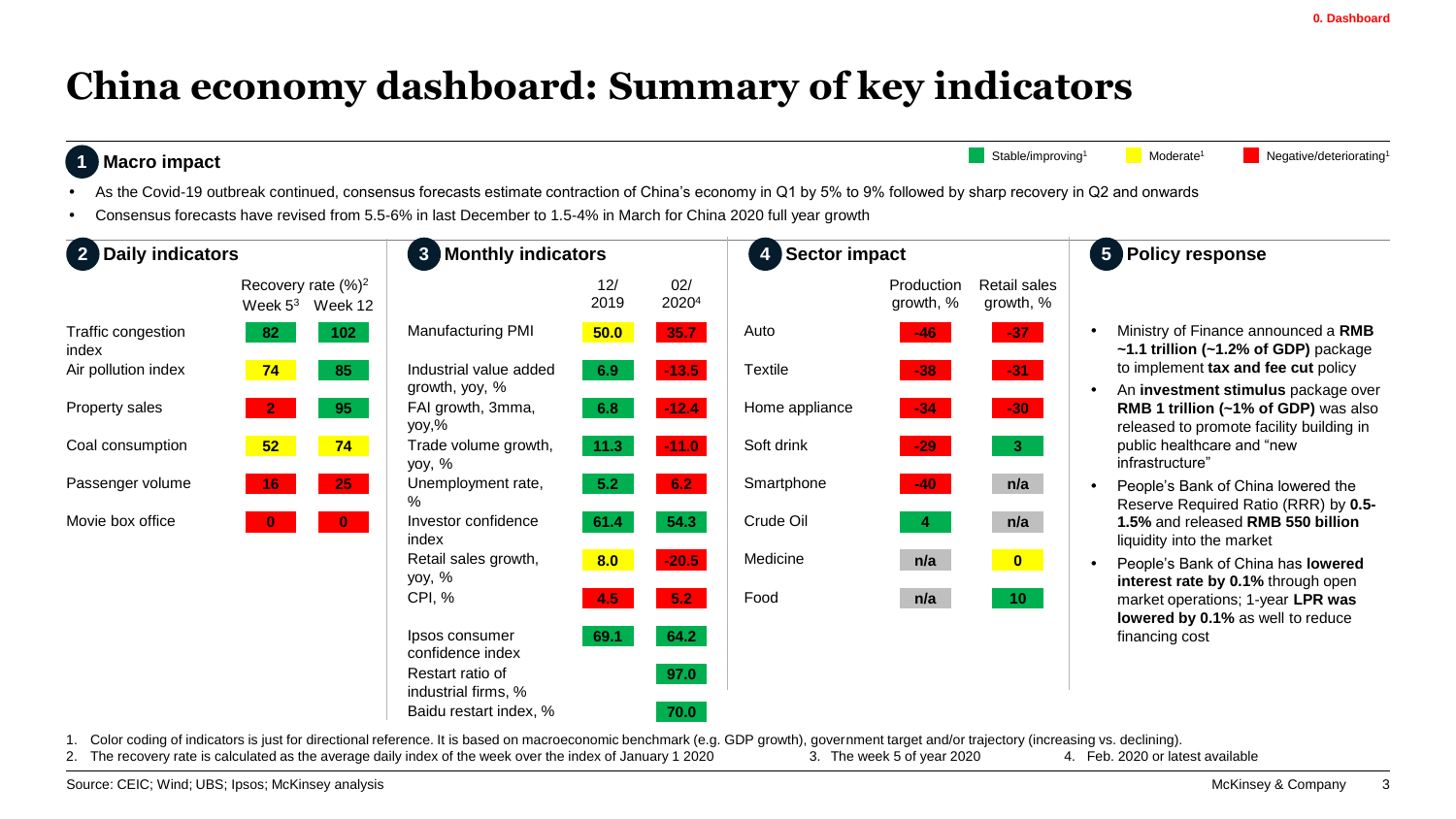# **Multiple institutions have consistently revised downward China's**  1 **2020 GDP growth projection**



1. For McKinsey simulation of economic impact based on different scenarios, please refer to the McKinsey article: *[Safeguarding our lives and our livelihoods: The imperative of our time](https://www.mckinsey.com/business-functions/strategy-and-corporate-finance/our-insights/safeguarding-our-lives-and-our-livelihoods-the-imperative-of-our-time)*, March 2020

Source: IMF; OECD, Bloomberg; Literature search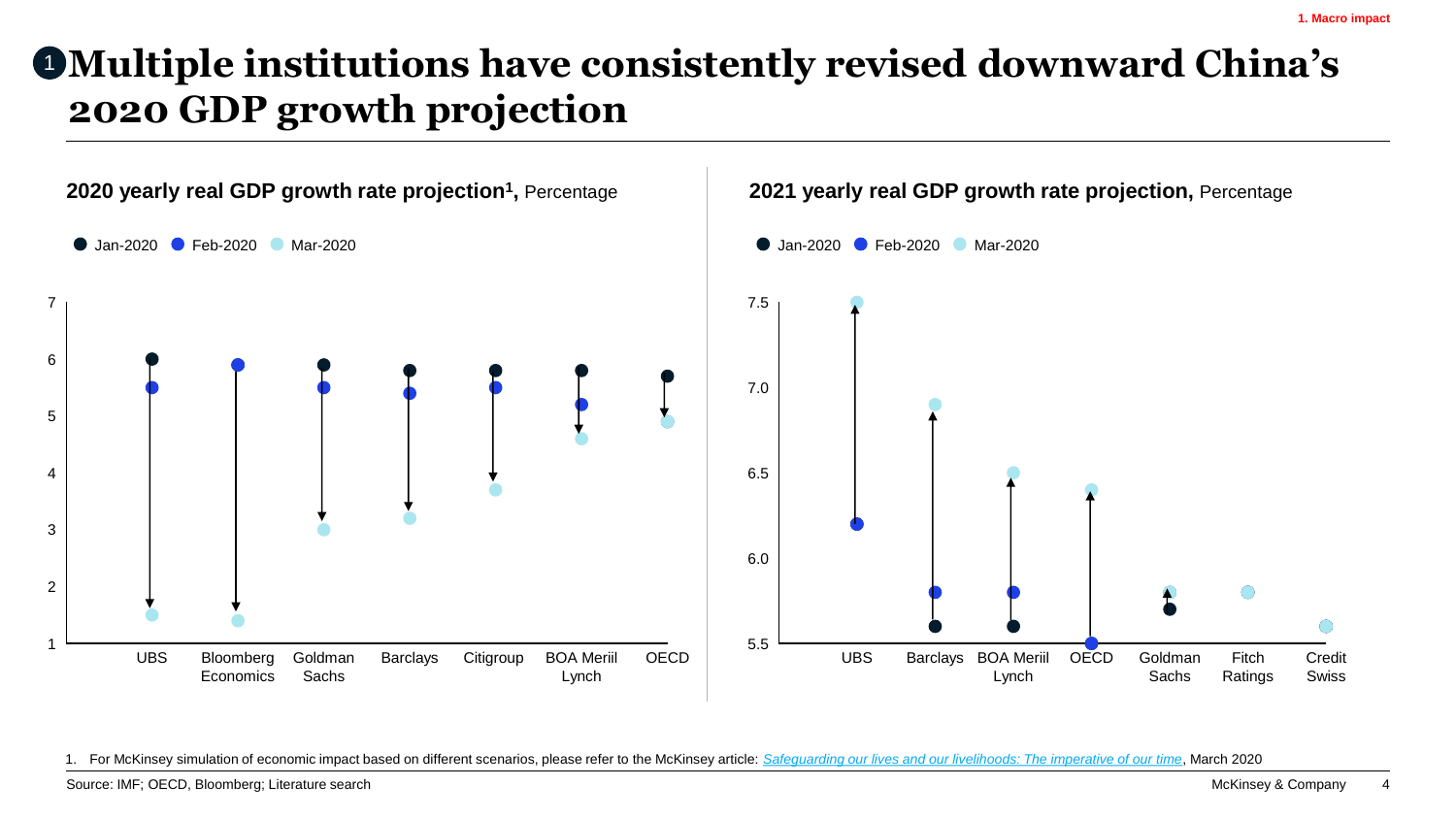# **Consensus forecasts suggest a sharp recovery starting Q2 2020** 1

#### **2020-2021 quarterly real GDP growth rate projection,** Percentage

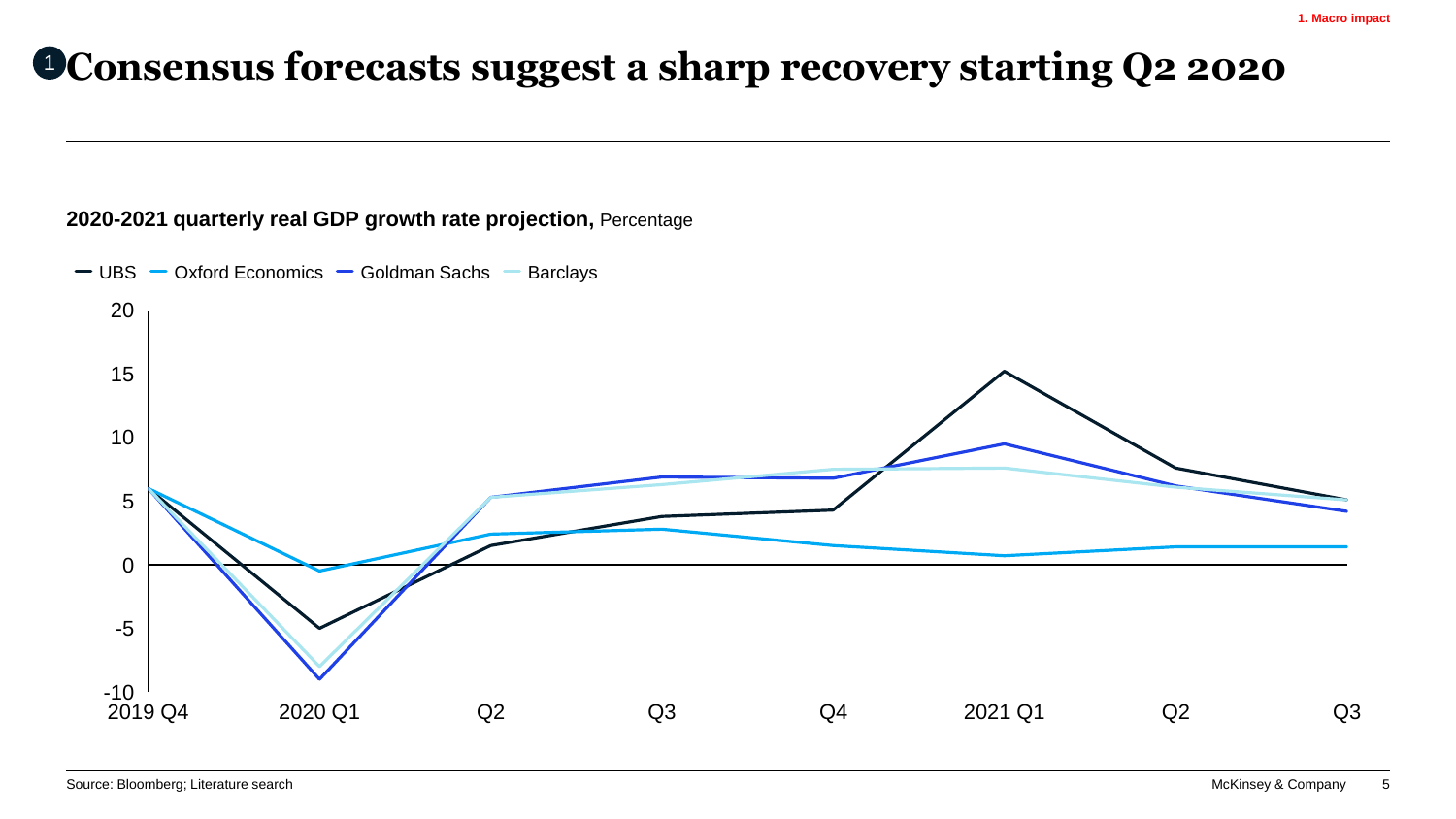# **Covid-19 has become a worldwide issue, injecting uncertainty into**  1**world and China's recovery path**

**Daily new Covid-19 cases**

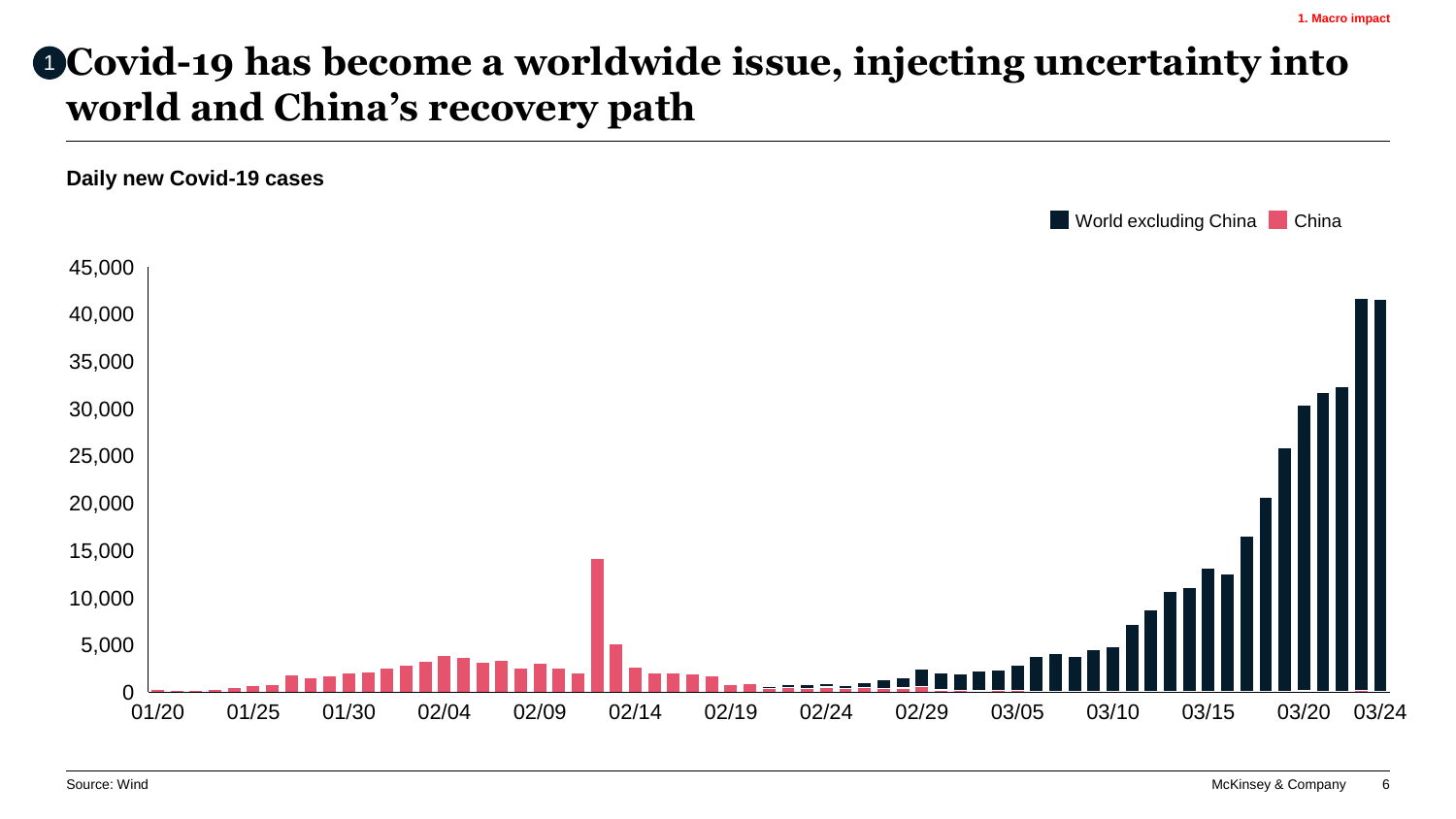# **Daily indicators: industrial, real estate, people flow, box office, and air pollution**



1. Day 0 is the Chinese New Year of each year 2. Cinemas were closed since February 2020 due to coronavirus, as a result the box office showed 0 since then 3. The recovery rate is calculated as the average daily index of the week over the index of January 1 2020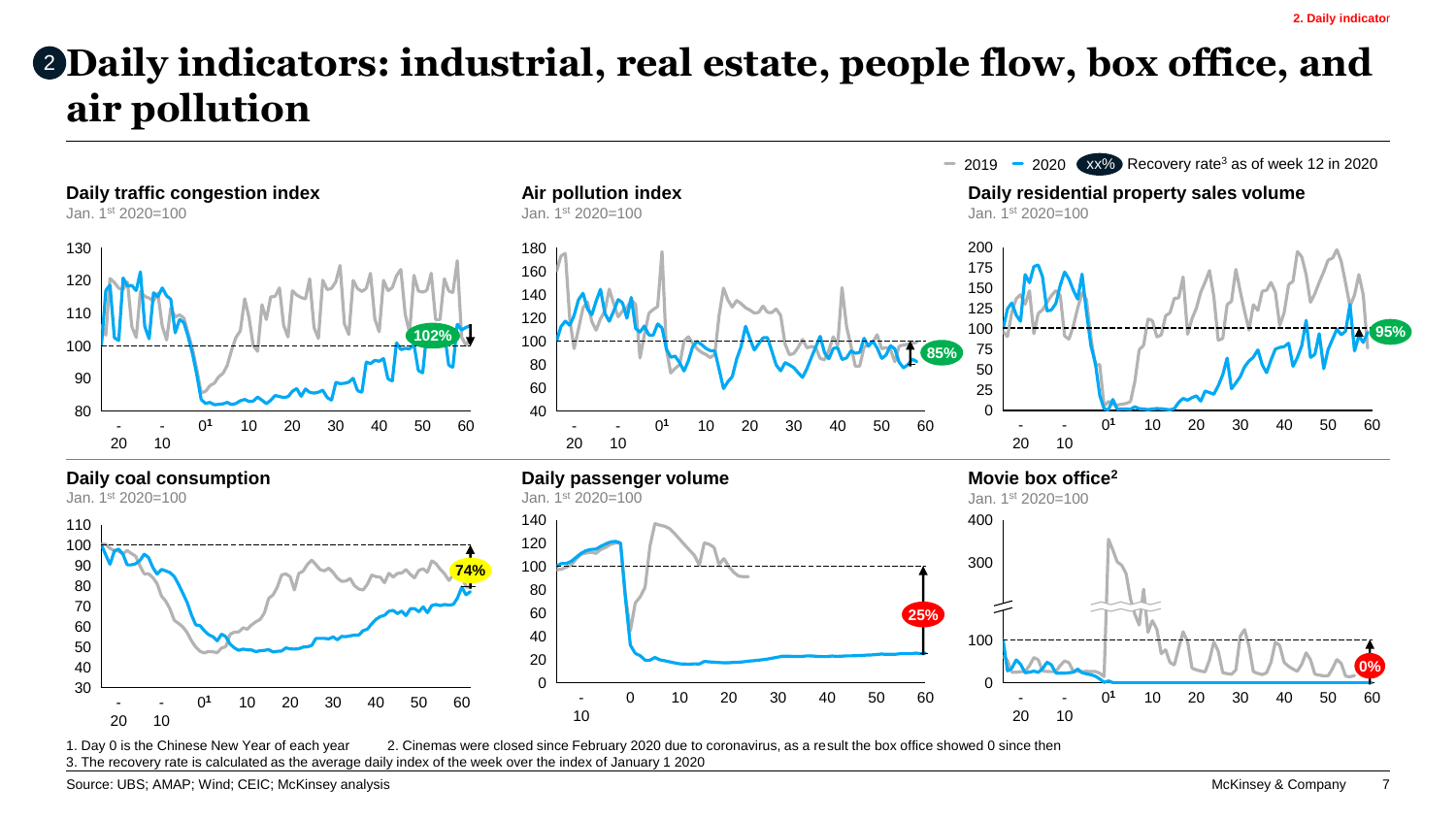# **Monthly indicators: industrial activities, investment, and trade** 3



1. Purchasing manager index usually takes 50 as demarcation point. PMI > 50 reflects economic expansion; PMI<50 reflects economic contraction

2. Investor confidence index takes 50 as demarcation point. Index > 50 reflects investor to be optimistic to market; index < 50 reflects investor to be pessimistic to market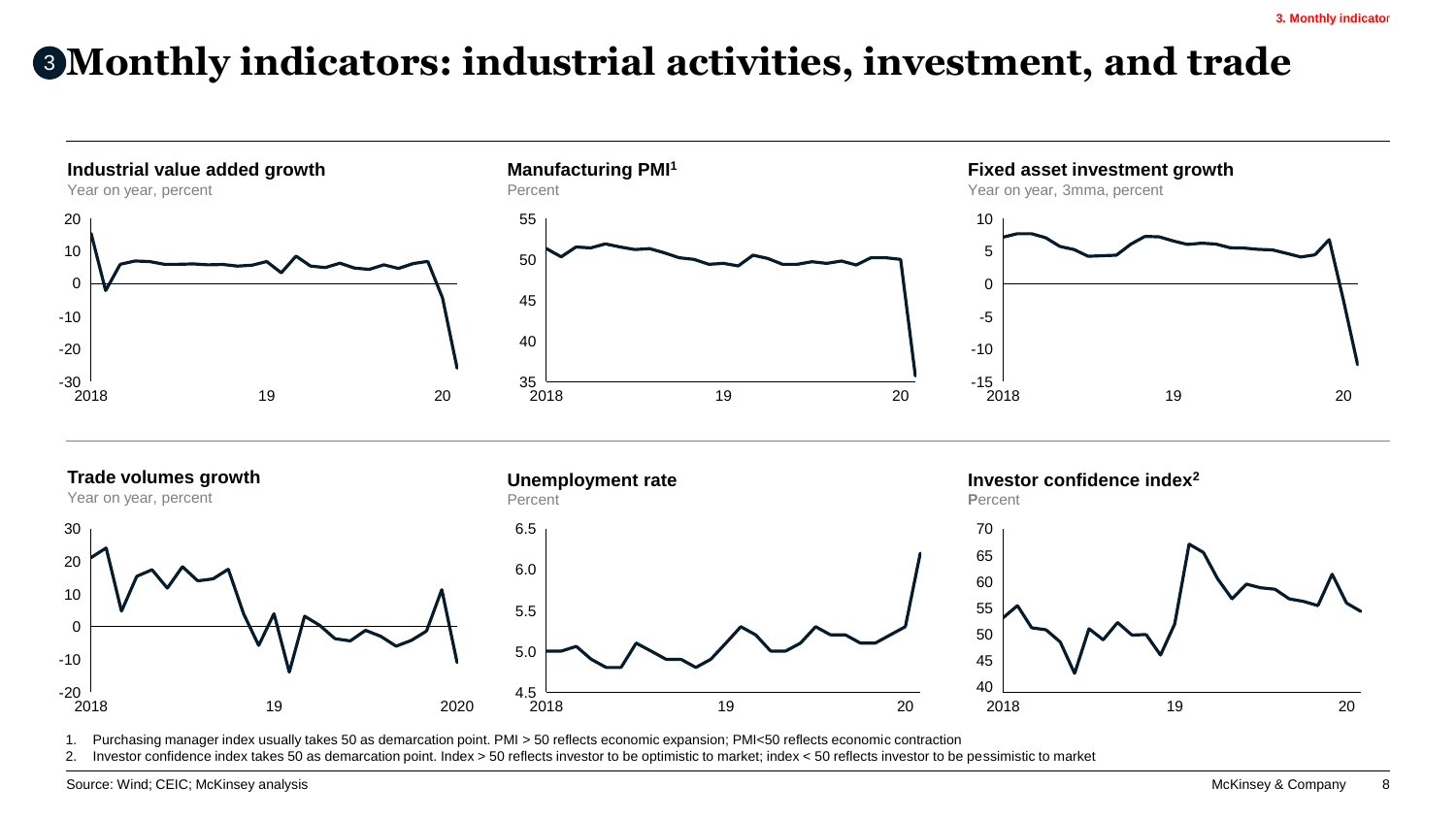### **Monthly indicators: retail and consumers**



2. Ipsos consumer confidence index takes 50 as demarcation point. Index > 50 reflects consumer to be optimistic to market; index < 50 reflects consumer to be pessimistic to market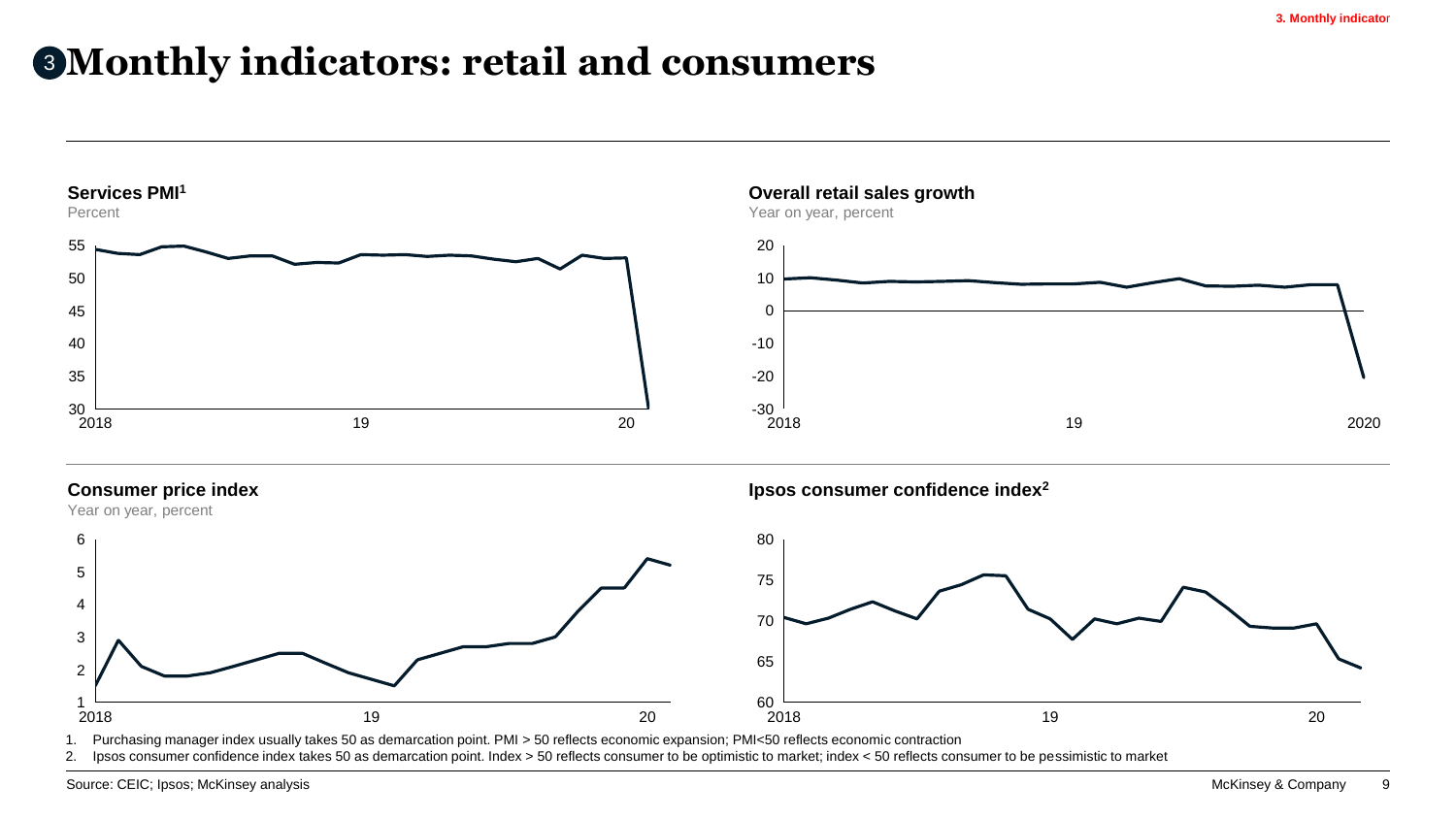# **Pace of work resumption by geography** 3



1. Production recovery rate is quoted for Tianjin, Fujian, Shanxi, Hainan and Tibet province. Sichuan personnel arrival rate is for mid-small enterprises. Guizhou province production recovery rate is an estimate.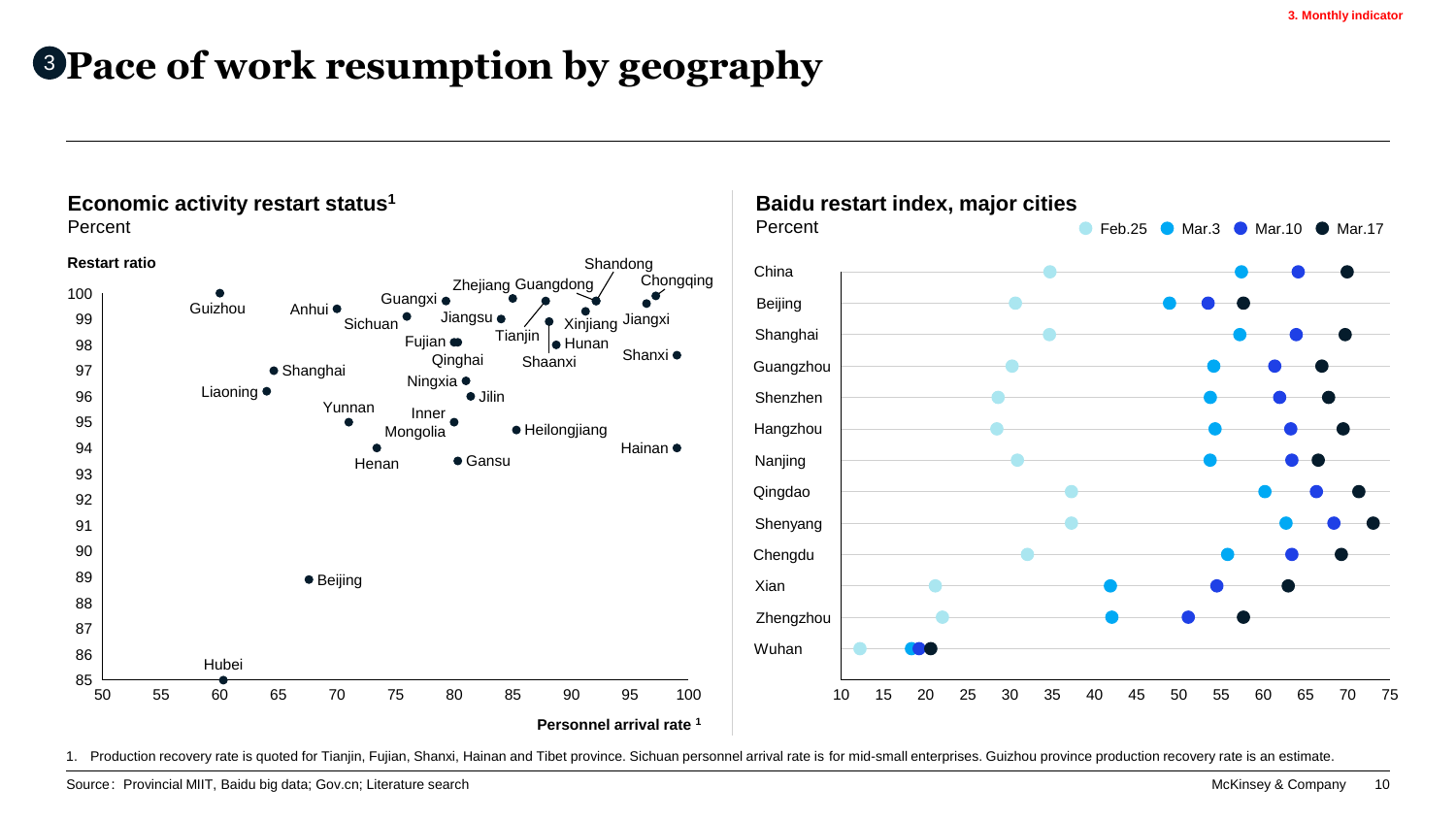# <sup>3</sup> **Pace of work resumption and potential impact: AmCham survey**

### **By when do you expect your company's business operations to return to normal?**

*% of respondents<sup>1</sup>*



### **What impact will the COVID-19 pandemic have on your industry's forecasted China market growth for 2020?**

*% of respondents<sup>1</sup>*



1. Based on AmCham survey released on March 25<sup>th</sup> 2020, total respondents are 118 US companies operating in China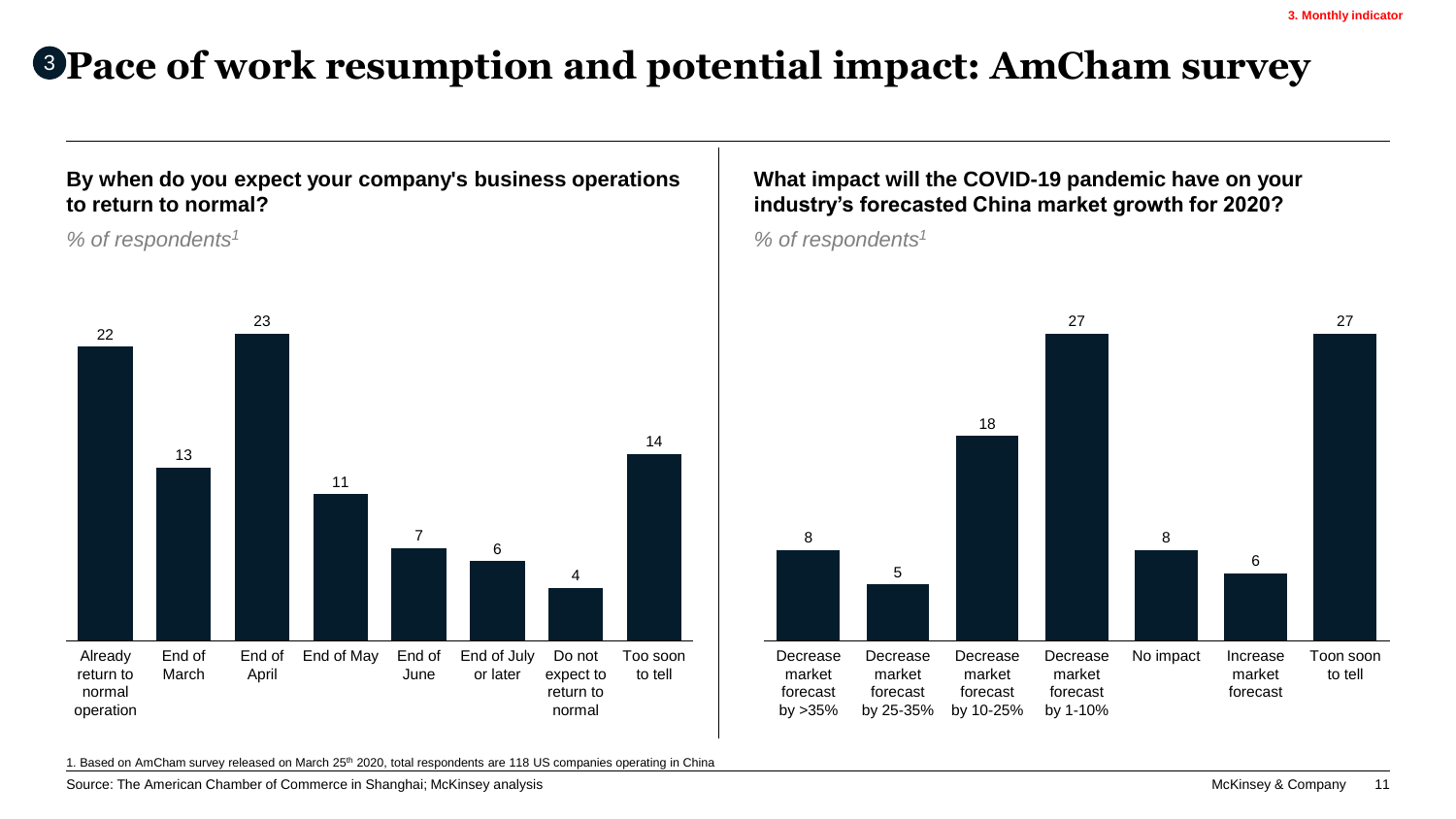### **Impact on sectors: production and sales** 4



**Retail sales growth by category, Jan. and Feb. 2020** Year on year, percent

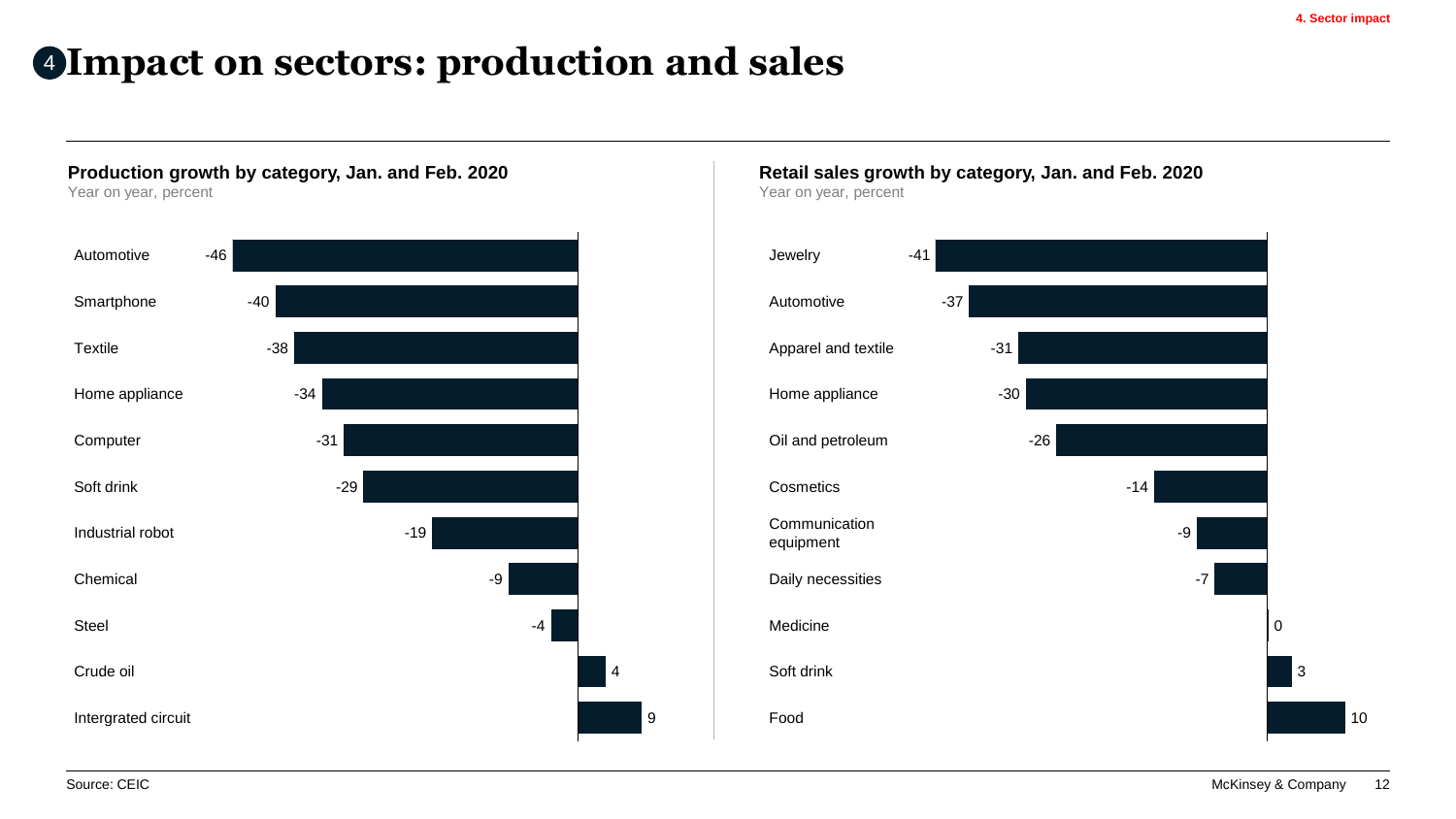# **Impact on sectors: "stay-at-home economy" and digital channel** 4

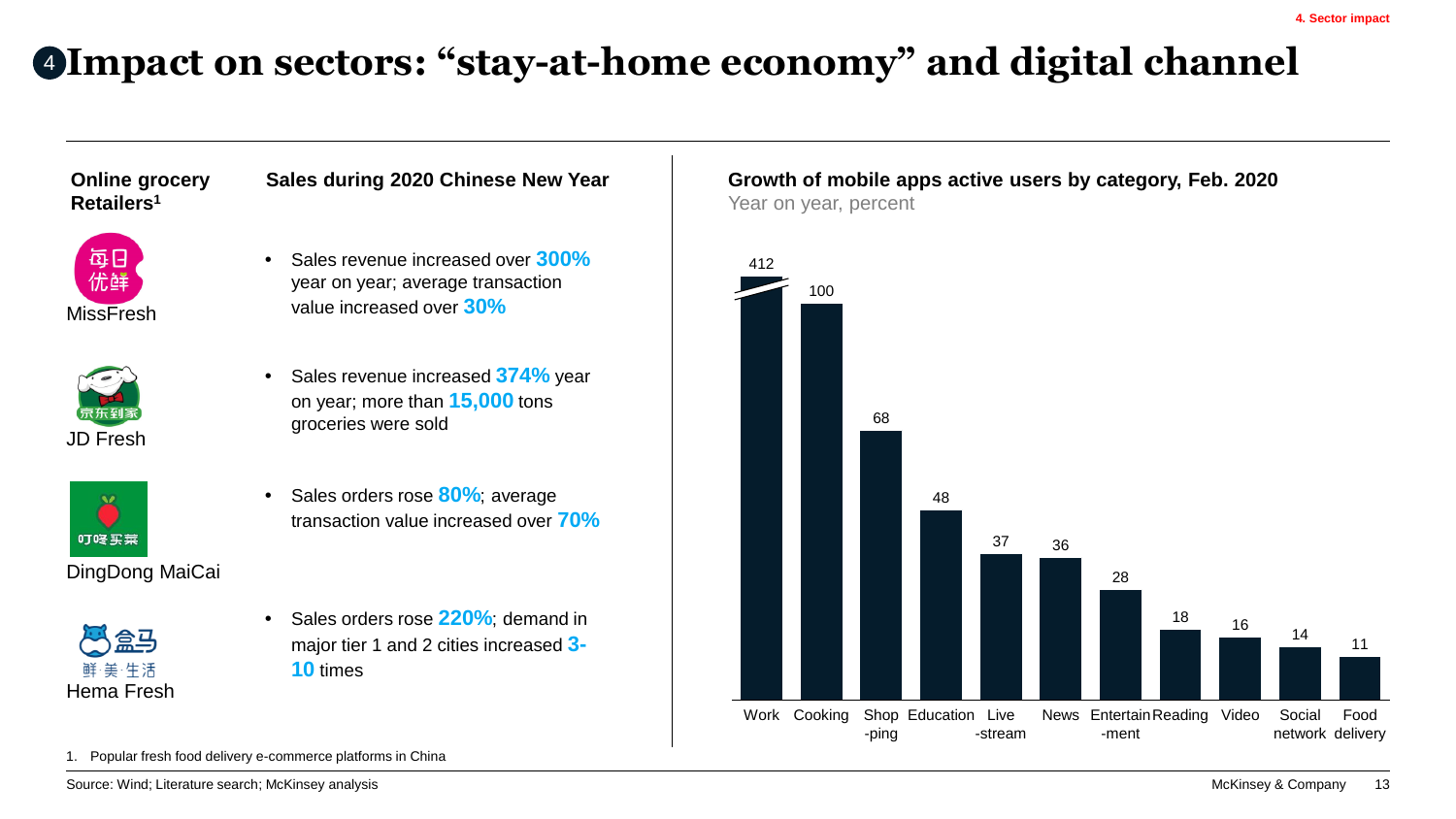## <sup>5</sup> **Policy response**

| <b>Policy vehicles</b> | <b>Supportive measures</b>                                                                                                                                                                                                                                                                                                                                                        |  |  |  |  |  |  |
|------------------------|-----------------------------------------------------------------------------------------------------------------------------------------------------------------------------------------------------------------------------------------------------------------------------------------------------------------------------------------------------------------------------------|--|--|--|--|--|--|
| <b>Fiscal policy</b>   | Value added tax cut: value-added tax will be exempted for taxpayers in transportation, catering, and daily necessities delivery sectors during outbreak period; it will<br>also be exempted for small-scale taxpayers in Hubei province for 3 months                                                                                                                              |  |  |  |  |  |  |
| TITT                   | Consumption stimulation: coupons are issued by local government to stimulate consumer expenditure, especially in catering, tourism, and retail; tariffs on imported<br>consumer goods will be lowered to encourage cross-border supply                                                                                                                                            |  |  |  |  |  |  |
|                        | Infrastructure investment stimulus: investments in transport, 5G network and public healthcare are prioritized to promote consumption upgrade and build<br>"Internet+" ecosystem                                                                                                                                                                                                  |  |  |  |  |  |  |
|                        | Extended loss carryover period: firms in transportation, catering, accommodation and tourism sectors can carry over their losses logged in 2020 to an extended<br>maximum period of 8 years                                                                                                                                                                                       |  |  |  |  |  |  |
|                        | Deferred social welfare payment: firms can defer their social welfare payments several months to relieve the cash flow burden                                                                                                                                                                                                                                                     |  |  |  |  |  |  |
|                        | <b>Industry-focused support</b>                                                                                                                                                                                                                                                                                                                                                   |  |  |  |  |  |  |
|                        | Waive Airlines' payment to the government's civil aviation development fund                                                                                                                                                                                                                                                                                                       |  |  |  |  |  |  |
|                        | Provide fiscal support for auto purchases and raise quota of plate issuance in purchase limit areas to stabilize consumption                                                                                                                                                                                                                                                      |  |  |  |  |  |  |
|                        | Low-income people aid: include residents who lack income sources due to the outbreak in national subsistence allowance system; provide temporary cash benefit,<br>price subsidy, accommodation, food and other daily necessities to low-income people for 1-3 months based on qualifications                                                                                      |  |  |  |  |  |  |
| <b>Monetary policy</b> | Lower reserve required ratio: People's Bank of China lowered reserve required ratio in March for a select group of banks; all qualifying banks will receive a 0.5-1.5%<br>RRR cut; the cut will release RMB 550 billion into the market                                                                                                                                           |  |  |  |  |  |  |
|                        | Lower interest rate: People's Bank of China lowered interest rate by 0.1% in February open market operations to reduce financing cost of enterprises; LPR was<br>lowered by 0.05%-0.1% in February as well                                                                                                                                                                        |  |  |  |  |  |  |
|                        | Special re-lending funds: People's Bank of China delivered RMB 800 billion special re-lending funds for banks to support enterprises related to virus control                                                                                                                                                                                                                     |  |  |  |  |  |  |
|                        | Credit provision: China's commercial banks has provided over RMB 1.4 trillion of credit support to help companies restart by March                                                                                                                                                                                                                                                |  |  |  |  |  |  |
|                        | Targeted support for SMEs: More customized credit loans have been offered to SMEs, especially in farming, breeding, wholesale, retail, catering, logistics, and<br>tourism sectors; procedures are streamlined for SMEs in applying for loans and relending funds; overall financing costs of inclusive financing services for SMEs are to be<br>lowered by at least 0.5% in 2020 |  |  |  |  |  |  |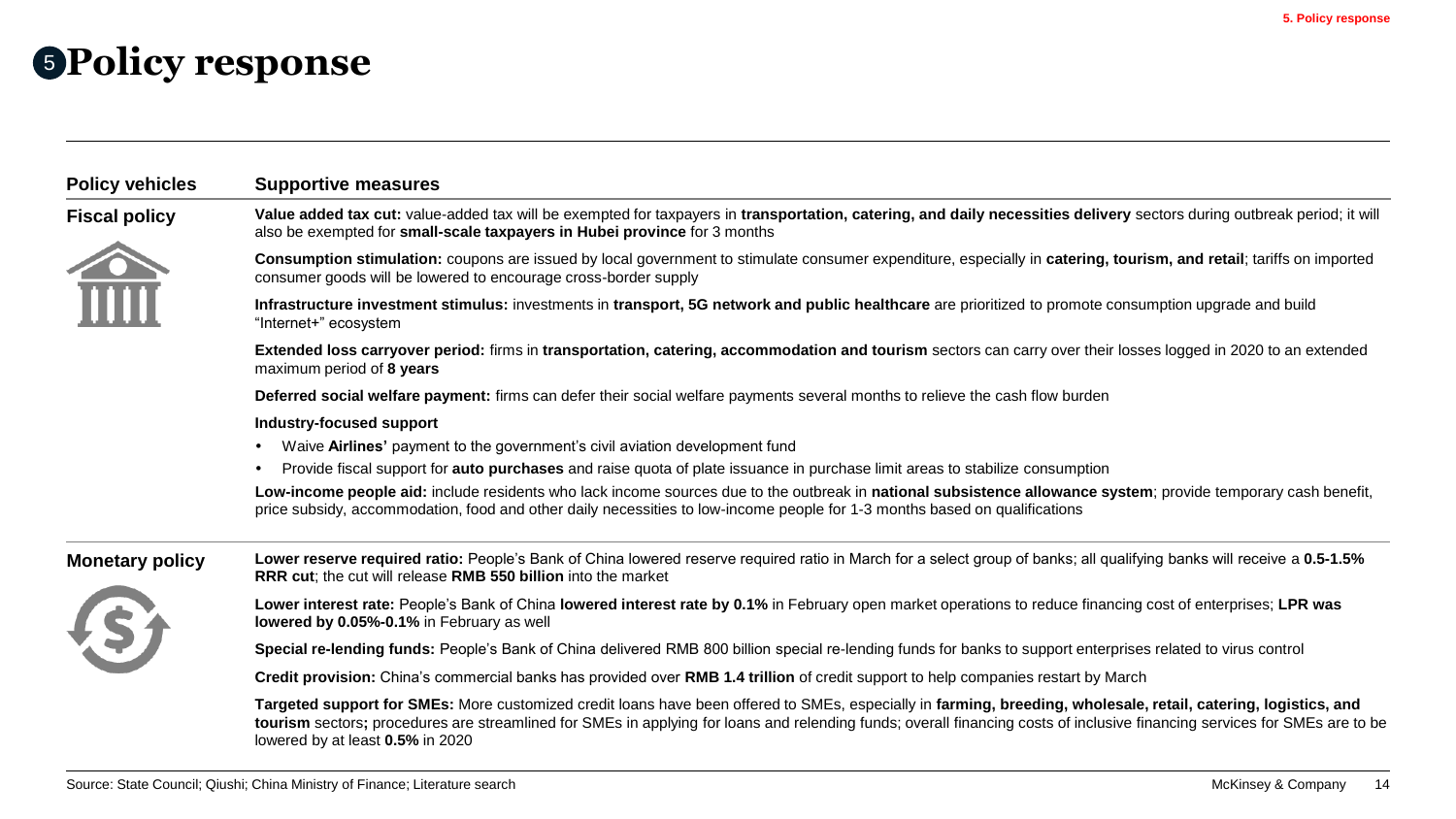# **Fiscal policy** 5





#### **Fiscal policy still have space to support the economy**

- By March, the Ministry of Finance has announced a **RMB ~1.1 trillion** (~1.2% of GDP) tax and fee cut package to lower costs for enterprises; the deduction mostly impacts **value added tax and social safety**
- A investment stimulus package was also released, estimated at over **RMB 1 trillion** (~1% of GDP); the focus mainly covers public healthcare and "new infrastructure"
- China is still able to use active fiscal policy to promote economic growth
	- China's deficit ratio is medium level across countries, the expenditure could expand moderately to fuel the stabilization considering the negative impact of CODIV-19 outbreak
	- China's government leverage is relatively low and the risk is well under control; government bonds could be a source of funding
	- China's enterprises still face heavier tax burden, further deduction in tax and fee can effectively release more resources for enterprises' operation and boost revenues
- As a result, **more issuance of (special) government bonds** and **further cut in taxes and fees** could be expected in 2020 to cope with potential downturn due to COVID-19

 $65 - 99$ 

China's government has room to appropriately raise its budget deficit ratio…China will expand investment and boost consumption…

**Spokesman of National Bureau of Statistics**

1. Total tax burden measures the amount of taxes and mandatory contributions payable by businesses after accounting for allowable deductions and exemptions as a share of commercial profits. Taxes withheld (such as personal income tax) or collected and remitted to tax authorities (such as value added taxes, sales taxes or goods and service taxes) are excluded.